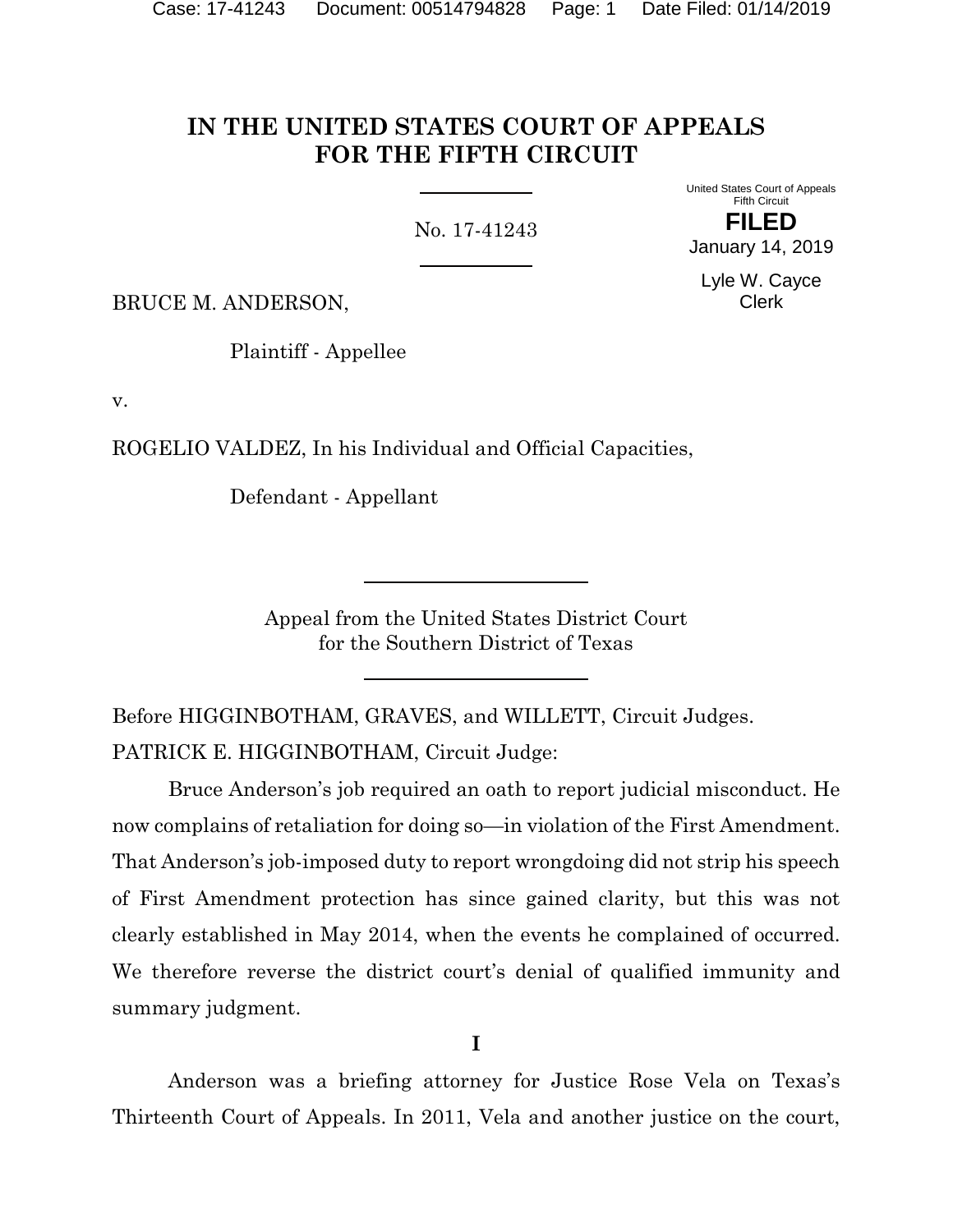Gregory Perkes, unsuccessfully sought an audit of a court fund controlled by the court's Chief Justice, Rogelio Valdez. Vela later told Anderson that she had obtained records suggesting that Valdez was collecting duplicative reimbursements from the court fund and his personal campaign fund. Vela did not ask Anderson to report the potential double reimbursements, and neither Vela nor Perkes reported them; Vela said that she did not plan to do so because "it would look too political"—she was seeking the job of Chief Justice.

Anderson decided to report the double reimbursements, sending a letter marked confidential in October 2012 to the Chief Justice of the Texas Supreme Court. The Supreme Court's general counsel directed him to the State Commission on Judicial Conduct, which told Anderson it would investigate. The Public Integrity Unit of the Travis County District Attorney's Office also opened a case file. After Vela's term expired and Anderson was no longer a court employee, Anderson wrote to the Public Integrity Unit, in April 2013 and April 2014, with additional information.

In 2014, Perkes offered Anderson employment as senior staff attorney, over the objections of another justice of the court who expressed concerns about Anderson's work product, depth of knowledge, and workplace attitude. When Chief Justice Valdez learned that Perkes had hired Anderson, he told Perkes that hiring Anderson was a "bad idea" and suggested that he consult with the other justices—an unusual measure, since justices typically made their own hiring decisions. After Valdez told Perkes in May 2014 that he and the other justices did not approve of Anderson's hiring, Perkes rescinded Anderson's offer.

Anderson sued Valdez in his individual and official capacities, arguing that Valdez intervened in Anderson's hiring as retaliation for the complaint. The parties engage on whether, at the time of these events, Valdez knew that Anderson had filed his complaint with the State Commission on Judicial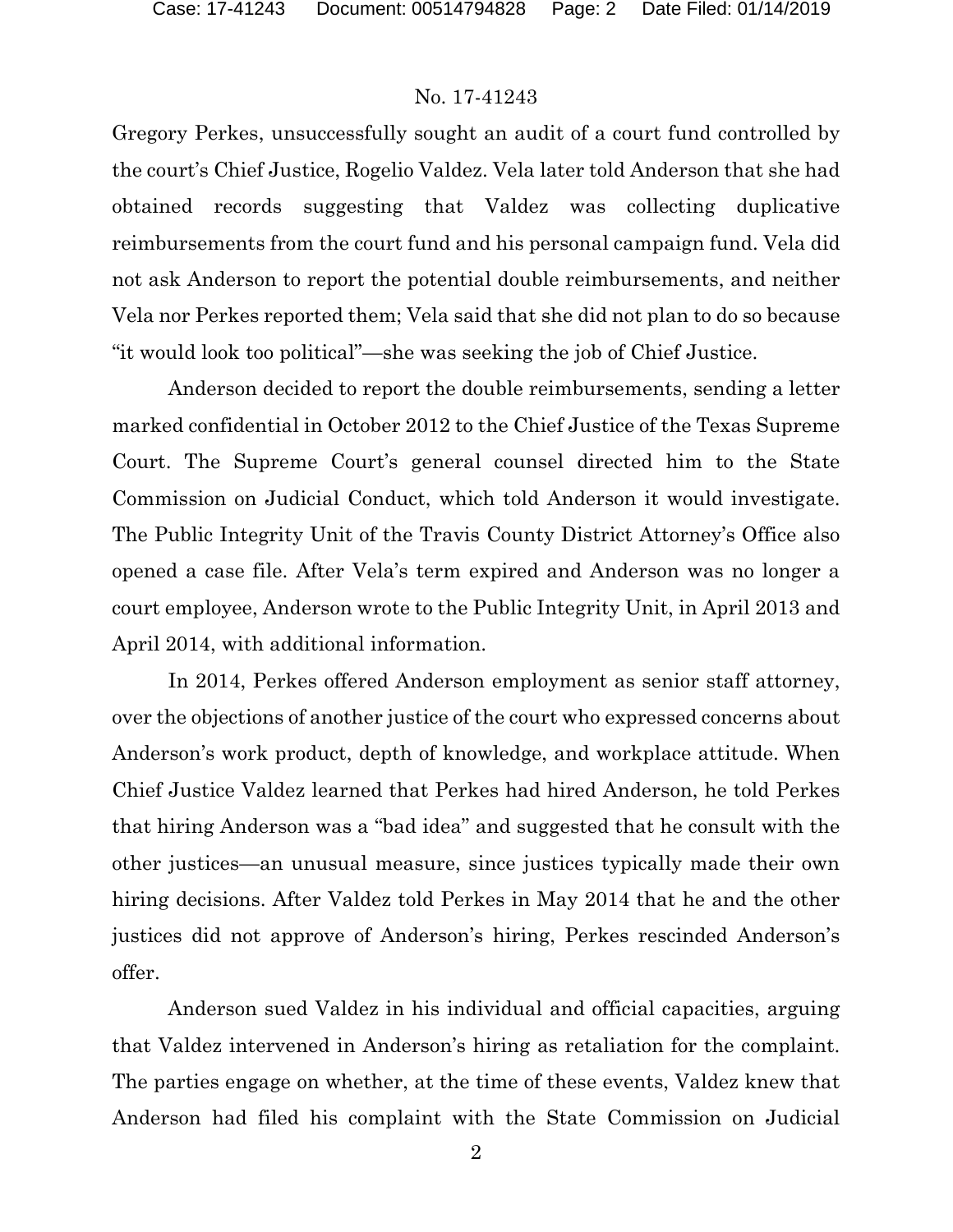Conduct; they also dispute whether the reasons given by Valdez and the other justices for not hiring Anderson were pretextual.<sup>[1](#page-2-0)</sup> Valdez moved to dismiss, asserting that as Anderson's general professional obligations as a lawyer required his report of judicial misconduct, he spoke pursuant to his official duties in filing the complaint with the State Commission on Judicial Conduct and that his speech was therefore not protected by the First Amendment. We affirmed the district court's denial of Valdez's motion to dismiss, holding that Anderson's general professional duties as a lawyer were not "official duties" that would transform the constitutionally protected speech of a citizen into the unprotected speech of a public employee.[2](#page-2-1) While Anderson had sufficiently alleged a First Amendment retaliation claim to survive a motion to dismiss, we allowed for the possibility that facts would come to light at the summary judgment phase undermining Anderson's allegations or implicating legal principles that were not yet clearly established as of May 2014.[3](#page-2-2)

Valdez now brings this interlocutory appeal<sup>[4](#page-2-3)</sup> from the district court's denial of his motion for summary judgment. While *Anderson I* binds us in certain respects, this appeal presents a different issue. Valdez no longer argues that Anderson spoke in discharge of the general obligation of a lawyer to report judicial misconduct. He now argues that Anderson was specifically bound by the Texas Code of Judicial Conduct, which requires judges—and by incorporation, their staff—to report judicial misconduct to the State Commission on Judicial Conduct. He contends that Anderson spoke pursuant

<span id="page-2-0"></span> $1$  On this appeal, Valdez argues that there is no genuine dispute as to whether he was aware of the complaint, and Anderson argues that there is sufficient circumstantial evidence to support a finding that Valdez knew about it. We do not consider this issue.

<sup>2</sup> *Anderson v. Valdez* (*Anderson I*), 845 F.3d 580 (5th Cir. 2016).

<sup>3</sup> *Id.* at 602.

<span id="page-2-3"></span><span id="page-2-2"></span><span id="page-2-1"></span><sup>4</sup> "Although a denial of summary judgment is typically unappealable, defendants have a limited ability to appeal a denial of qualified immunity under the collateral order doctrine." *Cutler v. Stephen F. Austin State Univ.*, 767 F.3d 462, 467 (5th Cir. 2014) (emphasis omitted).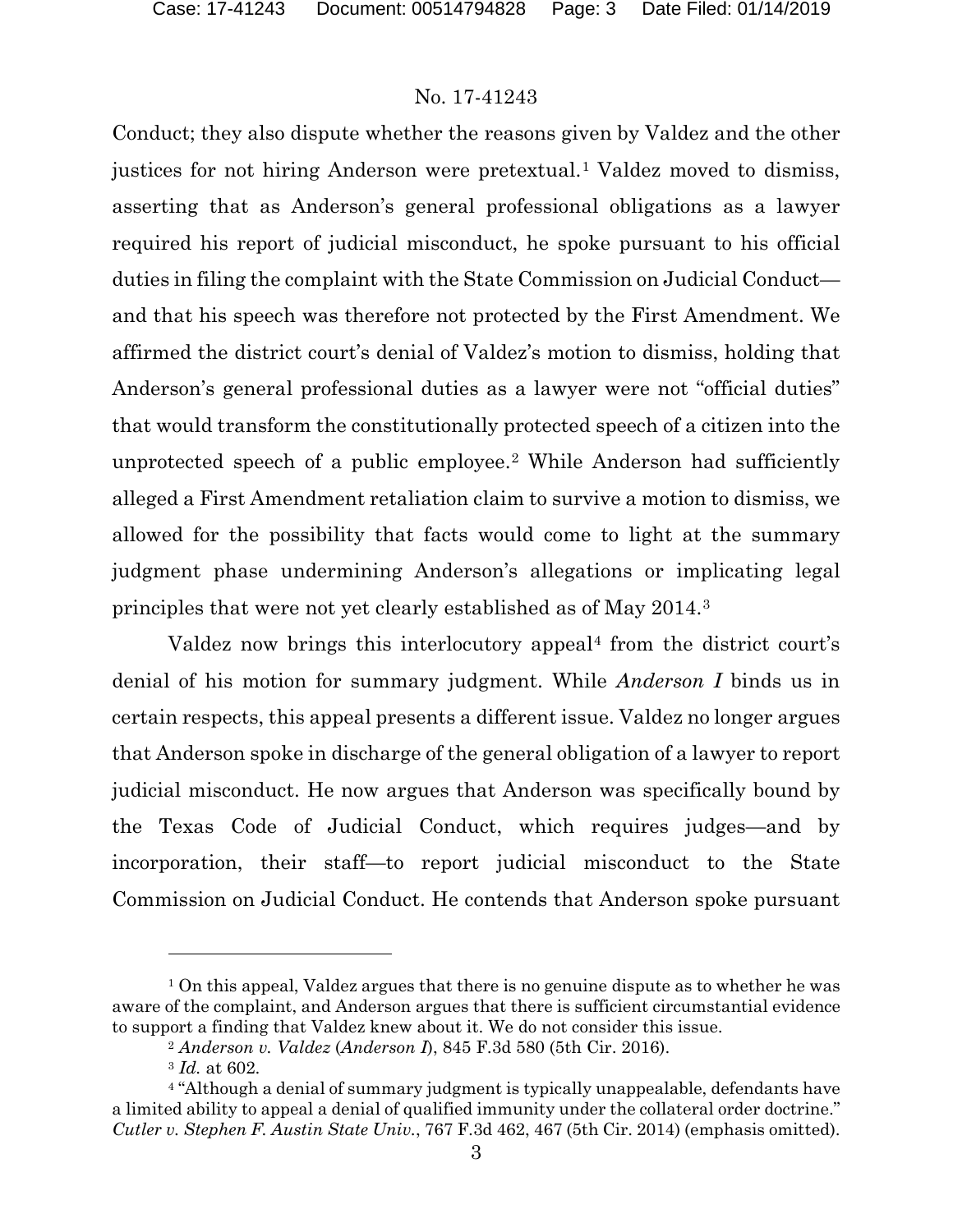to this "official duty," and under *Garcetti v. Ceballos*[5](#page-3-0) his speech was unprotected.

#### **II**

When reviewing an interlocutory appeal of a district court's denial of summary judgment on qualified immunity grounds, we "consider only whether the district court erred in assessing the legal significance of the conduct that the district court deemed sufficiently supported for purposes of summary judgment."[6](#page-3-1) And we do so in the shadow of the defendant's defense of qualified immunity. Qualified immunity "protects all but the plainly incompetent or those who knowingly violate the law."[7](#page-3-2) To overcome a defendant's assertion of qualified immunity on summary judgment, "a plaintiff must show that the evidence, viewed in the light most favorable to him, is sufficient to establish a genuine dispute '(1) that the official violated a statutory or constitutional right, and (2) that the right was clearly established at the time of the challenged conduct.'"[8](#page-3-3)

The Supreme Court has explained that "[a] clearly established right is one that is 'sufficiently clear that every reasonable person would have understood that what he is doing violates that right.'"[9](#page-3-4) While a plaintiff seeking to overcome qualified immunity need not present "a case directly on point," "existing precedent must have placed the statutory or constitutional question beyond debate,"[10](#page-3-5) reflecting the principle that we are "not to define clearly

<sup>5</sup> 547 U.S. 410, 417 (2006).

<span id="page-3-1"></span><span id="page-3-0"></span><sup>6</sup> *Cutler*, 767 F.3d at 469 (quoting *Kinney v. Weaver*, 367 F.3d 337, 348 (5th Cir. 2004) (en banc)).

<span id="page-3-2"></span><sup>7</sup> *Morgan v. Swanson*, 659 F.3d 359, 371 (5th Cir. 2011) (en banc) (quoting *Malley v. Briggs*, 475 U.S. 335, 341 (1986)). 8 *Cutler*, 767 F.3d at 469 (quoting *Ashcroft v. al-Kidd*, 563 U.S. 731, 735 (2011))

<span id="page-3-3"></span><sup>(</sup>internal quotation marks omitted).

<span id="page-3-5"></span><span id="page-3-4"></span><sup>9</sup> *Mullenix v. Luna*, 136 S. Ct. 305, 308 (2015) (quoting *Reichle v. Howards*, 566 U.S. 658, 664 (2012)).

<sup>10</sup> *Id.* (quoting *al-Kidd*, 563 U.S. at 741).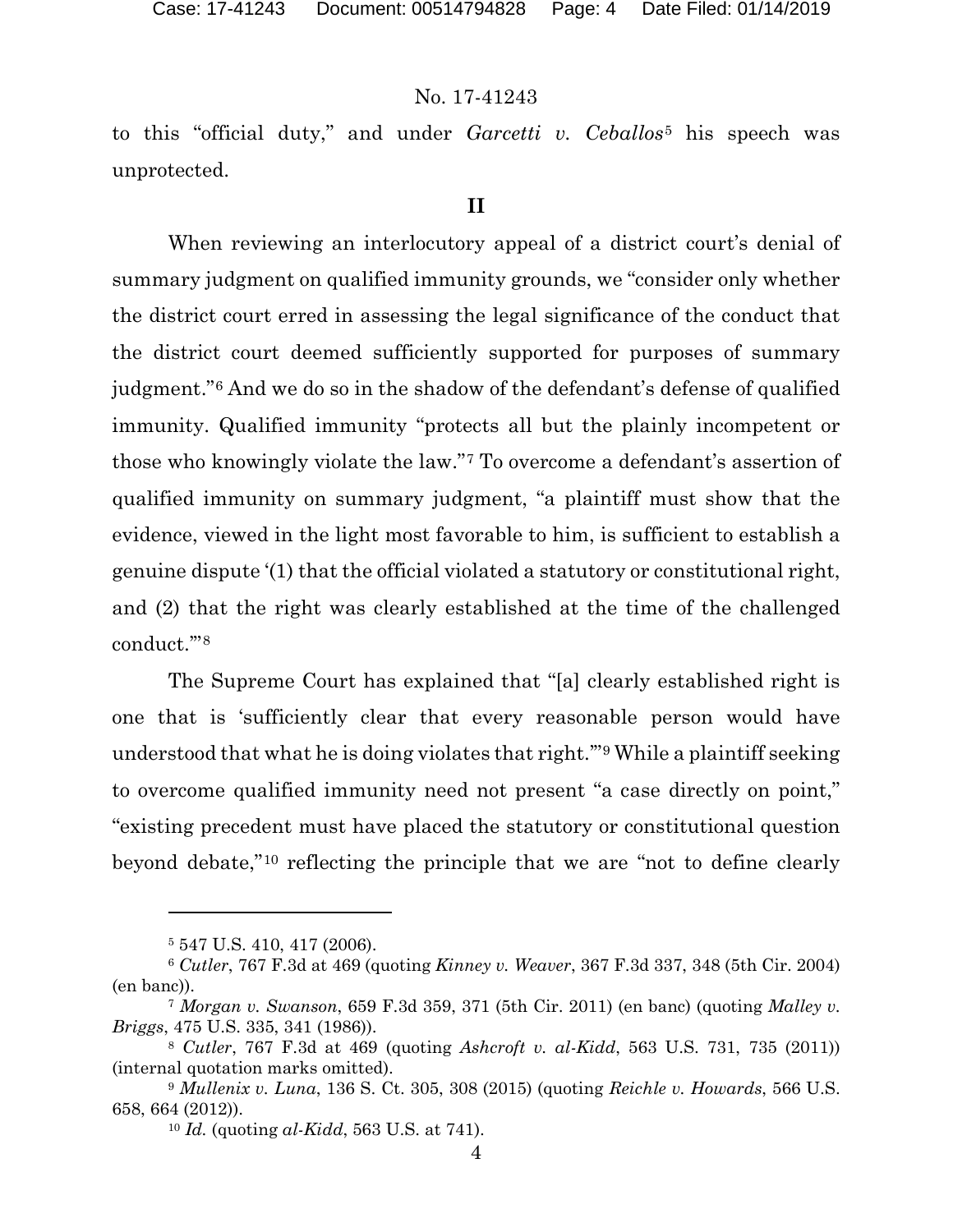established law at a high level of generality," but rather are to pay close attention to "the specific context of the case."[11](#page-4-0)

#### **III**

We conclude that Valdez is entitled to qualified immunity. It was not clearly established as of May 2014 that where a briefing attorney swore as part of his employment to comply with a code of conduct requiring him to report judicial misconduct to a specific state authority, he nonetheless spoke as a citizen in reporting a judge to that authority.

#### **A**

"[P]ublic employees do not surrender all their First Amendment rights by reason of their employment."[12](#page-4-1) Instead, "the First Amendment protects a public employee's right, in certain circumstances, to speak as a citizen addressing matters of public concern."[13](#page-4-2) This right is not absolute, because "[w]hen a citizen enters government service, the citizen by necessity must accept certain limitations on his or her freedom."[14](#page-4-3) Therefore, "[t]o establish a § 1983 claim for employment retaliation related to speech, a plaintiff-employee must show: (1) he suffered an adverse employment action; (2) he spoke as a citizen on a matter of public concern; (3) his interest in the speech outweighs the government's interest in efficient provision of public services; and (4) the speech precipitated the adverse employment action."[15](#page-4-4)

*Garcetti v. Ceballos* settled that "when public employees make statements pursuant to their official duties, the employees are not speaking as

<span id="page-4-1"></span><span id="page-4-0"></span><sup>11</sup> *Id.* (quoting *al-Kidd*, 563 U.S. at 742, and *Brosseau v. Haugen*, 543 U.S. 194, 198 (2004) (per curiam)).

<sup>12</sup> *Garcetti*, 547 U.S. at 417.

<sup>13</sup> *Id.*

<sup>14</sup> *Id.* at 418.

<span id="page-4-4"></span><span id="page-4-3"></span><span id="page-4-2"></span><sup>15</sup> *Anderson I*, 845 F.3d at 590 (quoting *Nixon v. City of Houston*, 511 F.3d 494, 497 (5th Cir. 2007)).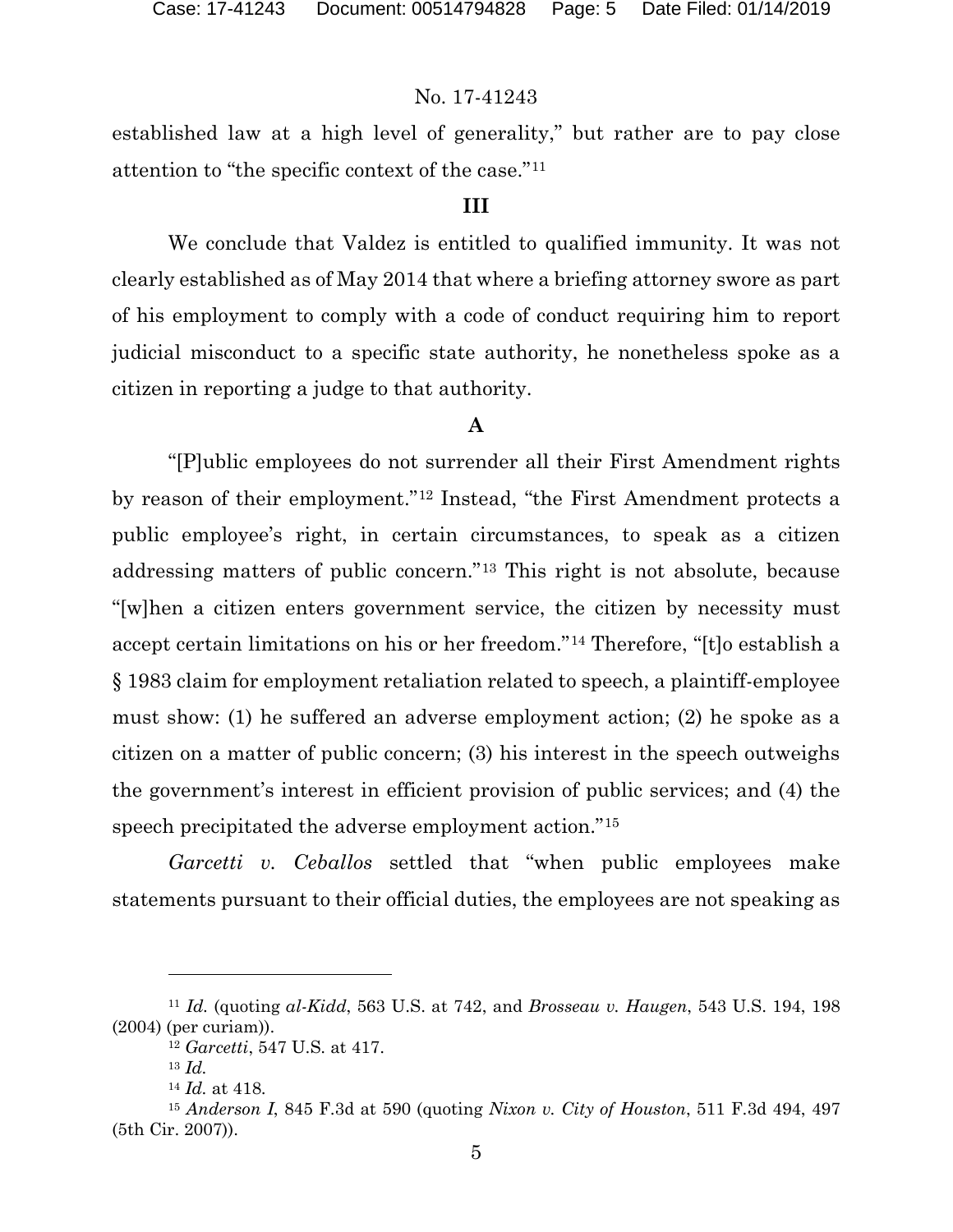citizens for First Amendment purposes, and the Constitution does not insulate their communications from employer discipline."[16](#page-5-0) *Garcetti* left for later the line between citizen and public-employee speech. As relevant here, after *Garcetti*, we repeatedly held that employees speaking in discharge of jobimposed obligations to report wrongdoing did so as public employees—not as citizens.[17](#page-5-1)

Clarity came with *Lane v. Franks*' holding that "[t]he critical question under *Garcetti* is whether the speech at issue is itself ordinarily within the scope of an employee's duties, not whether it merely concerns those duties."[18](#page-5-2) Under *Lane*, a general job-imposed obligation to detect and prevent wrongdoing does not qualify as an employee's "official duty" because "such broad [obligations] fail to describe with sufficient detail the day-to-day duties of a public employee's job."[19](#page-5-3)

#### **B**

Anderson's Oath of Briefing Attorney subjected Anderson to the Texas Code of Judicial Conduct, requiring that he swear that he would "observe the standards of fidelity and diligence prescribed." In turn, the Code of Judicial Conduct requires judges—and, by extension, Anderson—"having knowledge that another judge has committed a violation of this Code that raises a substantial question as to the other judge's fitness for office [to] inform the

<sup>16</sup> *Garcetti*, 547 U.S. at 421.

<span id="page-5-1"></span><span id="page-5-0"></span><sup>17</sup> *See Wilson v. Tregre*, 787 F.3d 322, 325 (5th Cir. 2015) (holding that a police deputy acted pursuant to an official duty to enforce the laws in reporting potential sheriff misconduct); *Gibson v. Kilpatrick*, 773 F.3d 661, 671 (5th Cir. 2014) (holding that where a police chief reported mayoral misconduct to federal officials, he spoke pursuant to an official duty to prevent and detect crime); *cf. Charles v. Grief*, 522 F.3d 508, 514 (5th Cir. 2008) (holding that a systems analyst did not speak pursuant to official duties when reporting potential misconduct, in part because "[h]e was not in a professional position of trust and confidence like those of an assistant district attorney or a sheriff's deputy").

<sup>18</sup> 573 U.S. 228, 240 (2014).

<span id="page-5-3"></span><span id="page-5-2"></span><sup>19</sup> *Howell v. Town of Ball*, 827 F.3d 515, 523–24 (5th Cir. 2016).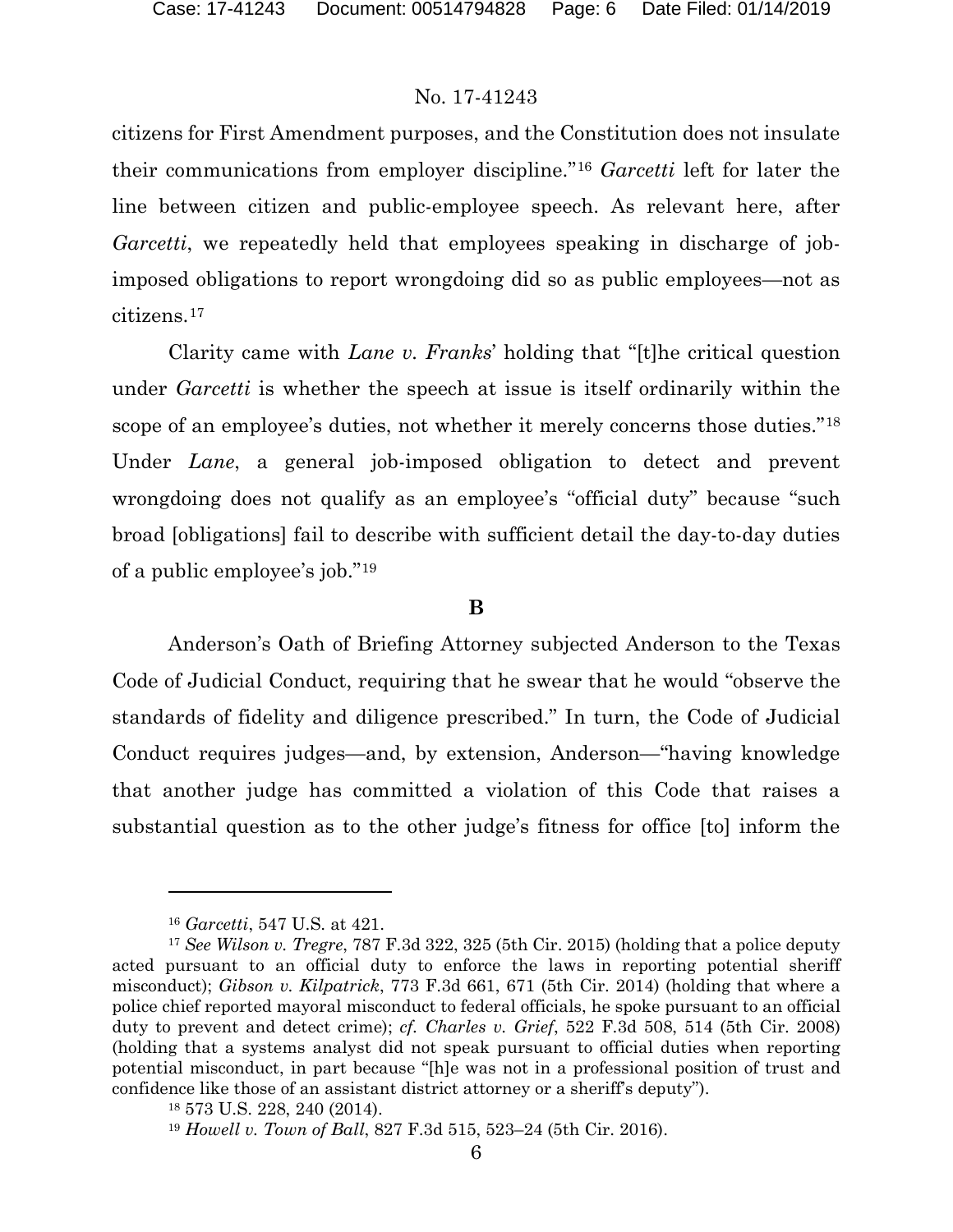State Commission on Judicial Conduct or take other appropriate action." Anderson stated multiple times that he reported Valdez to the State Commission on Judicial Conduct to meet this obligation.

*Lane* and our post-*Lane* caselaw make clear that a general obligation to report judicial misconduct does not constitute an "official duty" demarcating employee speech under *Garcetti*. That said, *Lane* was decided in June 2014 roughly one month *after* Anderson's employment offer was withdrawn leaving unsettled whether Anderson then spoke as a citizen or as an employee.

Anderson argues that this issue is no different from the one addressed in *Anderson I*, where we held that a general duty as a lawyer to report judicial misconduct cannot constitute an "official duty" under *Garcetti* because "there is an analogue to speech by citizens who are not public employees."[20](#page-6-0) His argument is essentially that a job-imposed duty with a "citizen analogue" is never an official duty for the purposes of *Garcetti*. But this relies on an implicit premise—that when an employee is obligated to speak under *both* the terms of employment and an analogous citizen obligation, the employee speaks only as a citizen and not also as a public employee—that we have explicitly declined to adopt. In *Gibson v. Kilpatrick*, a police officer argued that for the purposes of *Garcetti*, he did not speak in discharge of an official duty to report crime because he also spoke under his independent legal obligation as a citizen to do so.[21](#page-6-1) We observed that endorsing his position "would raise the question that *Lane* expressly declined to answer, that is, whether there are obligations as a citizen that preempt obligations as an employee for First Amendment

l

<span id="page-6-1"></span><span id="page-6-0"></span><sup>20</sup> *Anderson I*, 845 F.3d at 594, 597 (emphasis omitted) (concluding that Anderson's speech pursuant to his duty as a lawyer to report misconduct was "the kind of activity engaged in by citizens—including licensed lawyers—who do not work for the government" (internal quotation marks omitted)).

<sup>21</sup> 773 F.3d at 669–70.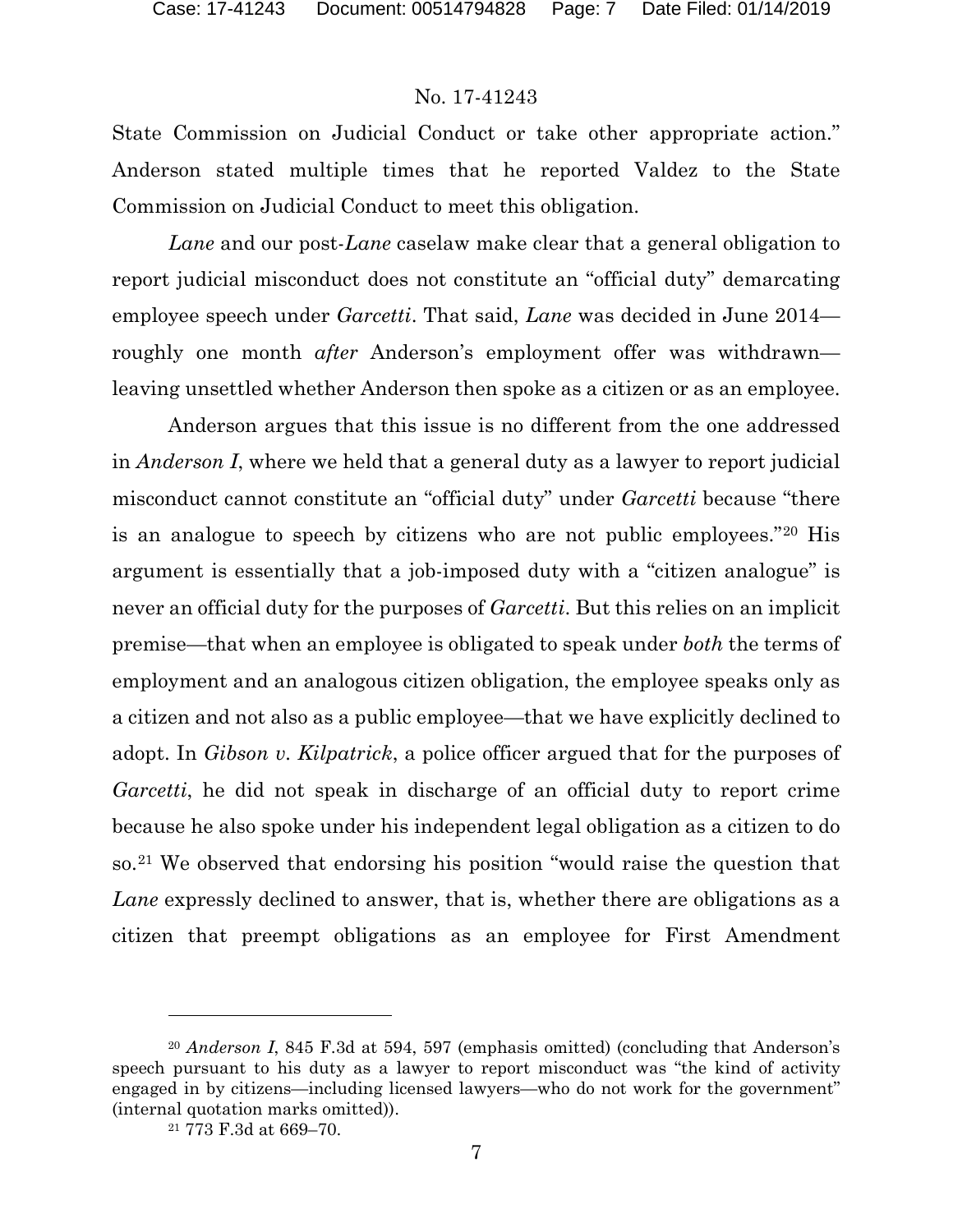purposes."[22](#page-7-0) Similarly, that Anderson had the same obligation as any lawyer to report judicial misconduct—*separate* from the obligation imposed by his oath of office—does not answer the question of whether he spoke as a public employee when he discharged his job-imposed duty to report.<sup>[23](#page-7-1)</sup>

#### **C**

Anderson also contends that even if his complaint to the State Commission on Judicial Conduct was not citizen speech, his later communications to the Travis County District Attorney's Office—made when he was no longer a judiciary employee—were. He argues that these communications alone could ground his retaliation claim. We disagree. If Valdez was entitled to discipline Anderson for his initial speech as an employee, then Anderson cannot escape the discipline of his employer for breach of his employee duties by going public with the same speech. That much was clear under *Garcetti*.<sup>[24](#page-7-2)</sup> We conclude that it was not clearly established that Anderson's original complaint to the State Commission on Judicial Conduct was not employee speech. It follows that Valdez is entitled to summary judgment on qualified immunity grounds concerning Anderson's later contact with the District Attorney. There may be cases where a public employee's later, protected speech as a citizen was sufficiently attenuated from his earlier, unprotected speech as an employee that it can ground a retaliation claim. Not here.

l

<sup>22</sup> *Id.* at 670.

<span id="page-7-1"></span><span id="page-7-0"></span><sup>23</sup> In *Anderson I*, we had no occasion to consider the status of a job-imposed duty mirroring a "citizen analogue," because Valdez's sole argument at that stage was that Anderson had an independent—*not* job-imposed—obligation as a lawyer to report misconduct. Our decision here is not in tension with *Anderson I*.

<span id="page-7-2"></span><sup>24</sup> *Cf. Nixon*, 511 F.3d at 499 (holding that a public employee could not ground a retaliation claim on statements which, while "more closely approximat[ing] citizen speech" than his earlier official statements, "constitute[d] a continuation" of statements he made in his role as an employee).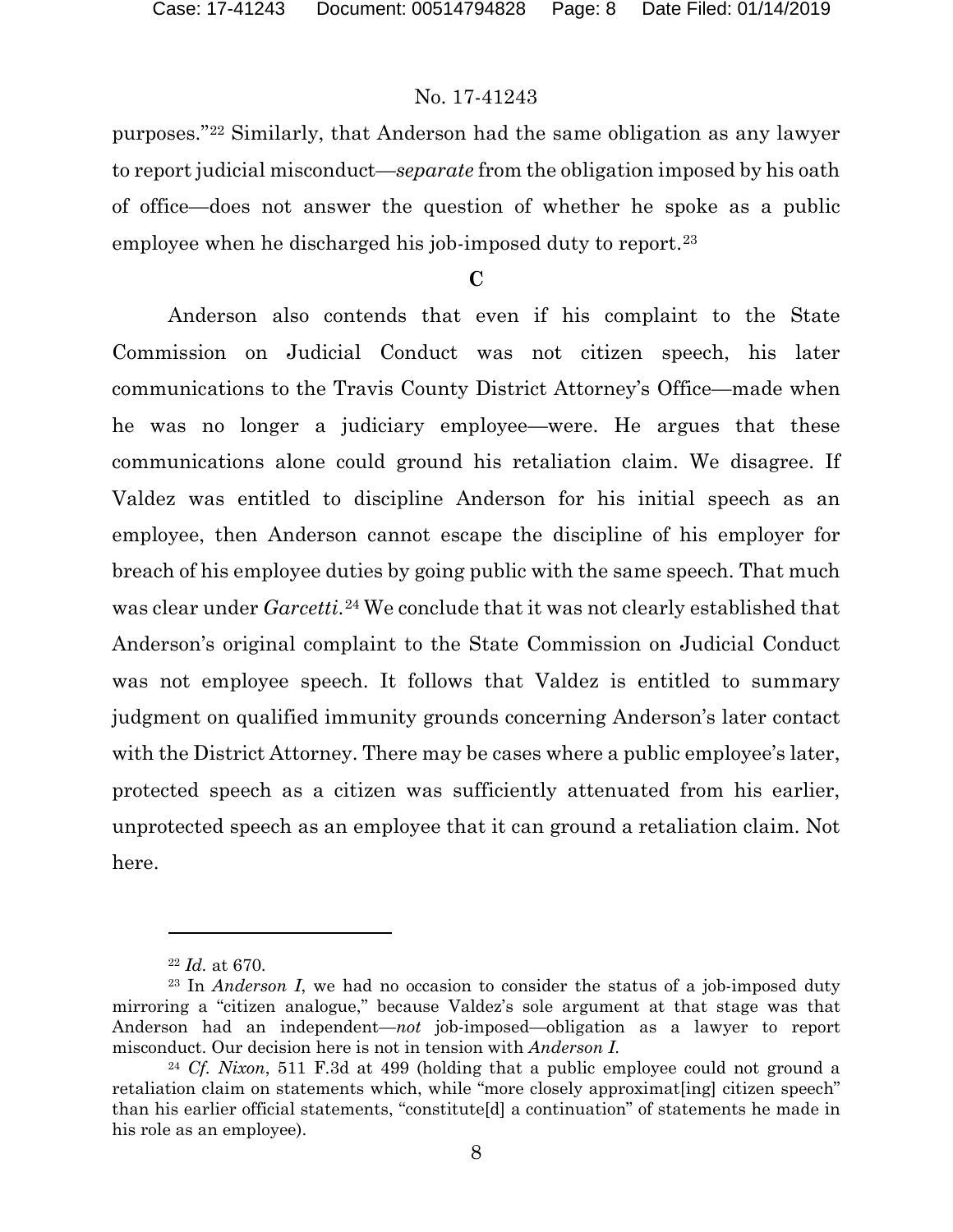\* \* \*

As Valdez is entitled to qualified immunity because the law was not clearly established at the time of the alleged retaliation, we end our inquiry and reverse the district court's denial of summary judgment on the individualcapacity claim.[25](#page-8-0)

### **IV**

Valdez also appeals the district court's denial of summary judgment on the claim asserted against him in his official capacity.[26](#page-8-1) He argues that it is barred by the Eleventh Amendment's protection of states from private suit without their consent or congressional abrogation.<sup>[27](#page-8-2)</sup> Anderson responds that the claim travels under *Ex parte Young*'s exception to Eleventh Amendment immunity.[28](#page-8-3) We agree, and so "need only conduct a straightforward inquiry into whether [the] complaint alleges an ongoing violation of federal law and seeks relief properly characterized as prospective."[29](#page-8-4)

While the equitable remedy of reinstatement can escape sovereign immunity,<sup>[30](#page-8-5)</sup> Anderson's claim for reinstatement fails on its own terms under principles of equitable relief. Justice Perkes—who hired Anderson specifically to be *his* staff attorney—lost his bid for reelection and is no longer on the Thirteenth Court. While Anderson points out that there are still senior staff attorney positions on the Thirteenth Court, the practice of the Thirteenth

<span id="page-8-0"></span><sup>25</sup> *See Pearson v. Callahan*, 555 U.S. 223, 236 (2009) (authorizing courts to "exercise their sound discretion in deciding which of the two prongs of the qualified immunity analysis should be addressed first in light of the circumstances in the particular case at hand"). We also need not address Valdez's other arguments for summary judgment on this claim.

<span id="page-8-2"></span><span id="page-8-1"></span><sup>26</sup> Valdez's qualified immunity defense is unavailable for this claim. *See Sanders-Burns v. City of Plano*, 594 F.3d 366, 371 (5th Cir. 2010).

<sup>27</sup> *Va. Office for Protection & Advocacy v. Stewart*, 563 U.S. 247, 253 (2011).

<sup>28</sup> *Ex parte Young*, 209 U.S. 123 (1908).

<span id="page-8-5"></span><span id="page-8-4"></span><span id="page-8-3"></span><sup>29</sup> *Verizon Md. Inc. v. Pub. Serv. Comm'n of Md.*, 535 U.S. 635, 645 (2002) (internal quotation marks omitted).

<sup>30</sup> *See Warnock v. Pecos Cty.*, 88 F.3d 341, 343 (5th Cir. 1996).